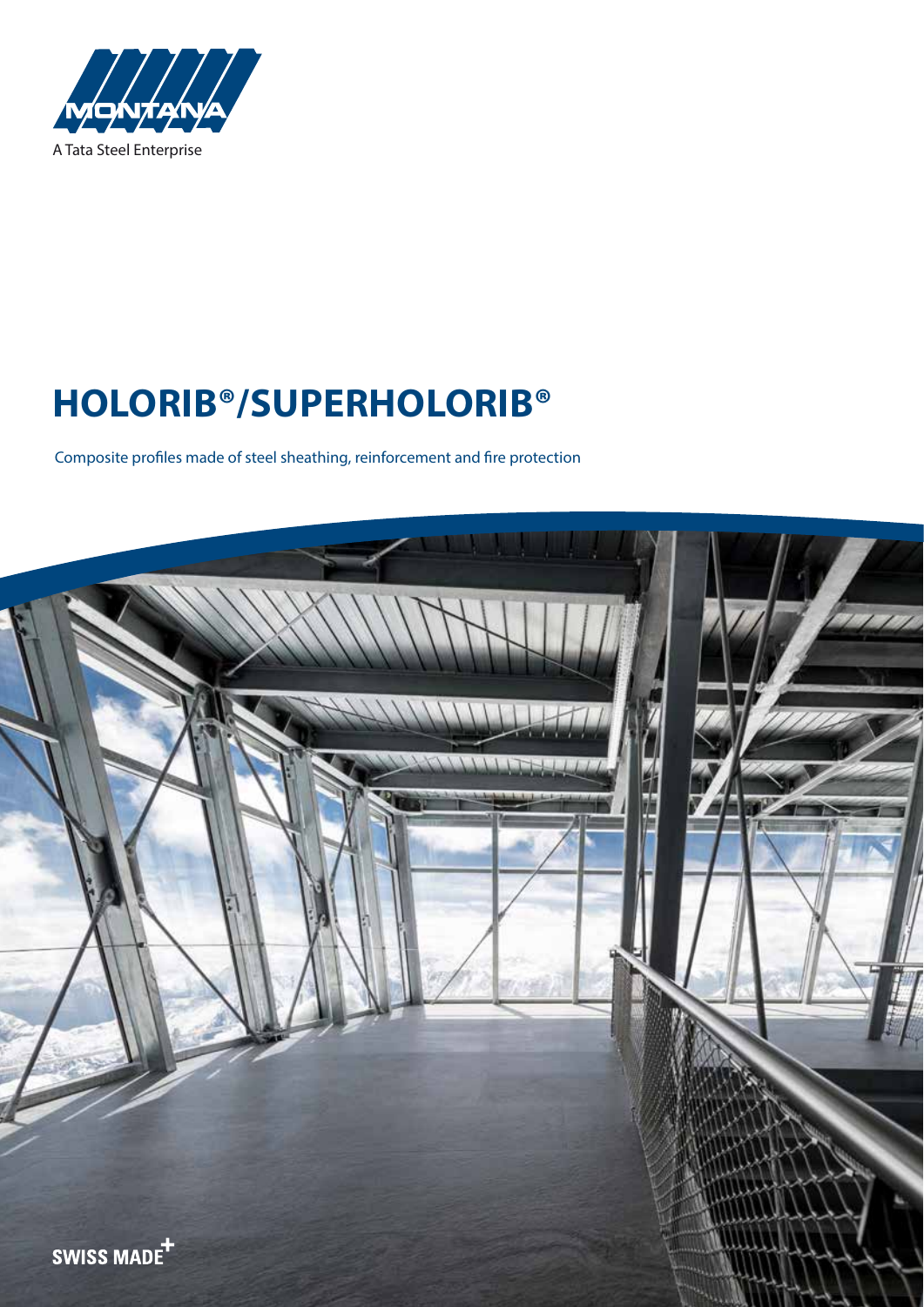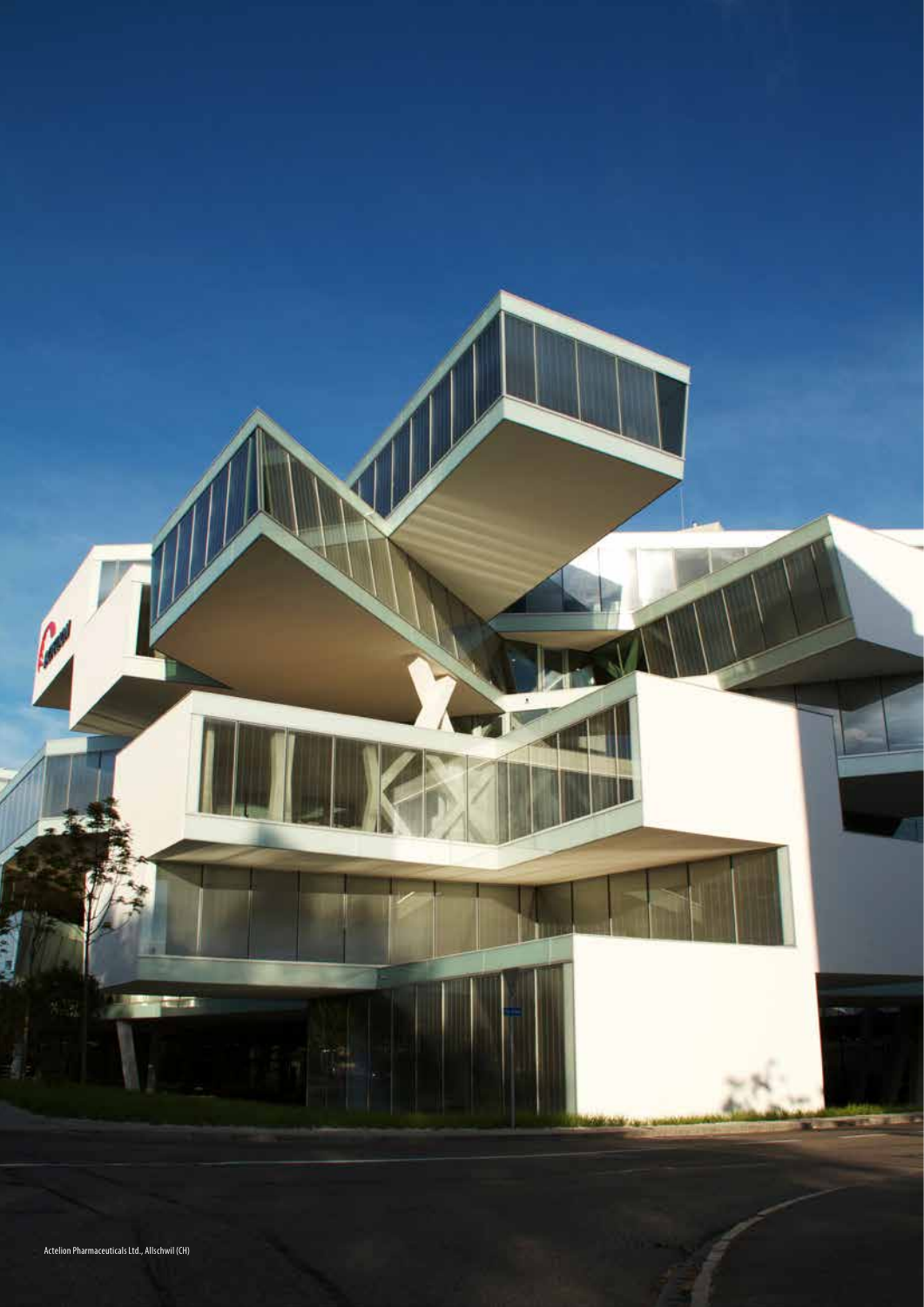# **COMPOSITE. HOLORIB®/ SUPERHOLORIB®.** <sup>4</sup> **COMPOSITE PROFILES MADE OF STEEL**

#### **COMPOSITE FLOOR DECK**

HOLORIB® and SUPERHOLORIB® composite profiles of high-quality corrosion-protected steel have been extremely successful in the market for decades. The combination of concrete and steel gives composite building structures for floors that combine optimally the advantages of both these construction materials. In comparison with solid concrete slabs this enables significantly slimmer and therefore more economical superstructures to be implemented.

HOLORIB®/SUPERHOLORIB® composite floor deck is the most widespread composite floor deck, that optimally solves all problems regarding fire protection, dynamic loading and sound insulation. Furthermore, the dovetail shape enables fitting technical installations, light fittings and exposed ceiling systems. The use of HOLORIB®/SUPERHOLOR-IB® composite profiles saves the use of elaborate erection braces, ensures fast building processes and makes short schedules possible while fully retaining the usual benefits of reinforced concrete ceilings.

The composite action between the composite floor profile and the concrete is achieved in addition to the dovetail shape by various means approved by the construction authorities such as end anchorages by using crushed ends (BVA), by composite anchors or additional burls in the top flange of SUPERHOLORIB®.

#### **APPLICATION AREA**

HOLORIB® and SUPERHOLORIB® composite floor profiles are not only used as a working platform, for structure stabilisation, as formwork or as an excellent installation support, they can also be used as reinforcement cross section area required for structural calculation. Further preferred application areas of these profiles are the construction of multistorey car parks and use in renovation and work in existing buildings.

This multiple use results in economical low-height ceilings between floors for all application areas of building construction. HOLORIB® and SUPERHOLORIB® composite profiles are convenient to use, simple to fit in the most varied supporting structures and thus universally applicable in the most varied applications!

# **STEEL. CONTENTS**

#### 4 **SUPPORT DETAILS**

## **5–6 ● INFORMATION**

All you need to know about HOLORIB®/SUPERHOLORIB®

7 **SERVICE**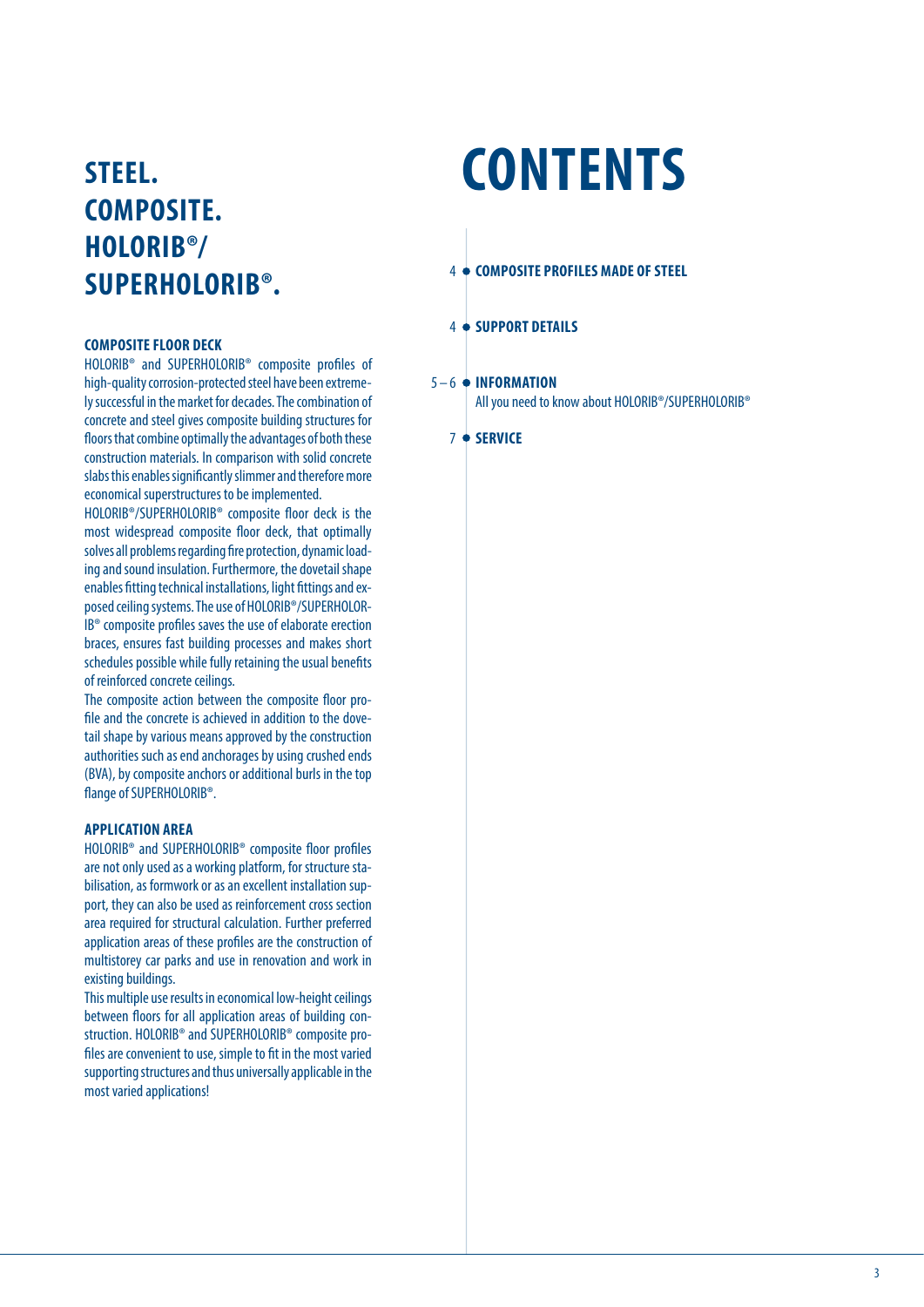# **HOLORIB®/SUPERHOLORIB®**

### **COMPOSITE PROFILES MADE OF STEEL**

Sheathing, reinforcement and fire protection – on request, also available without crimping in the bottom flange.



### **SUPPORT DETAILS**

Further technical information can be found in our leaflet HOLORIB®/SUPERHOLORIB® TECHNOLOGY

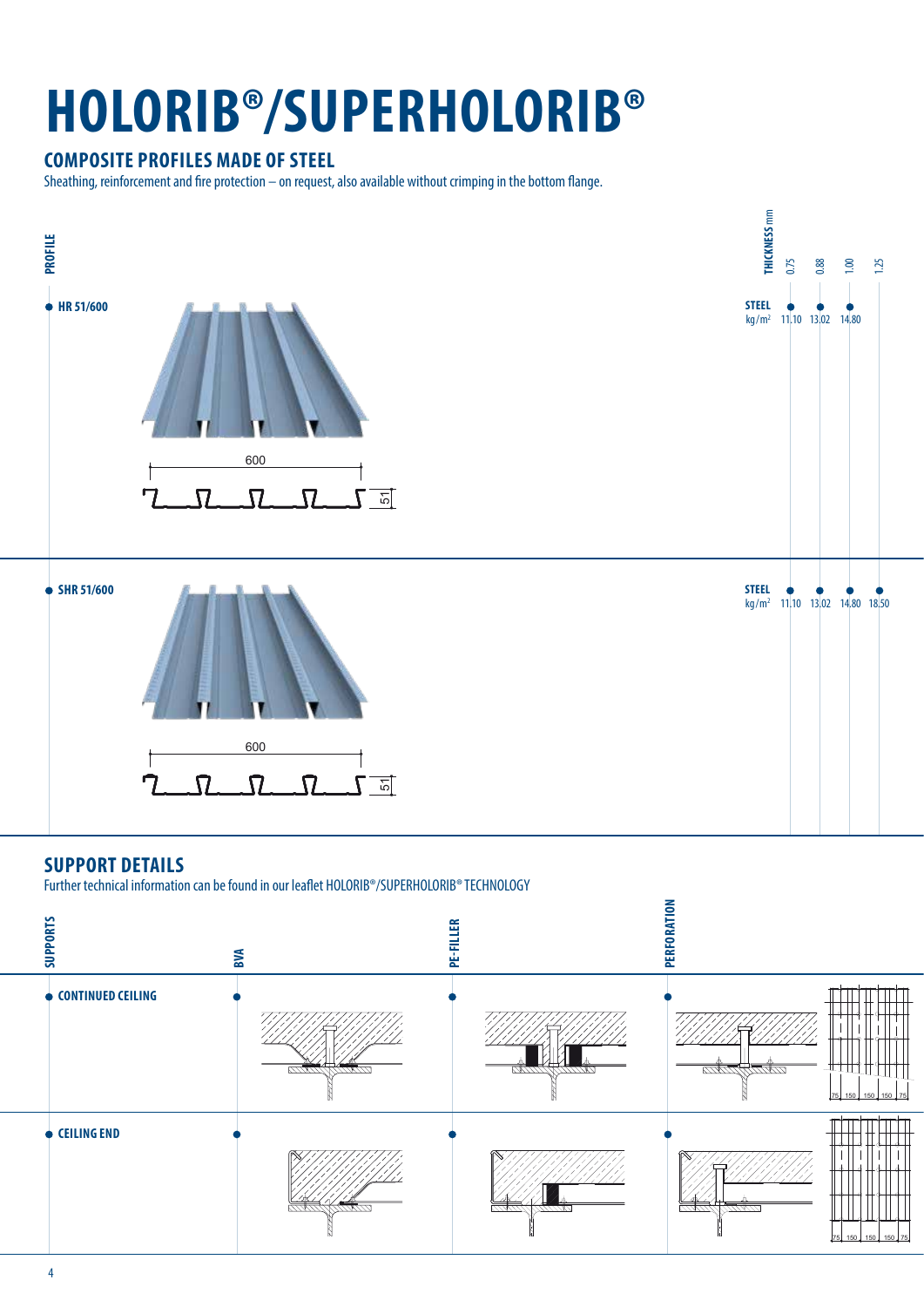# **INFORMATION**

### **WHAT YOU NEED TO KNOW ABOUT HOLORIB®/SUPERHOLORIB®**

#### **CONSTRUCTION**



**1** Sub-construction

- **2** HOLORIB® profiled sheet
- **3** Concrete
- **4** Rows of holes for shear studs
- **5** Shear studs
- **6** Fixing (nail)
- **7** Shrinkage steel / upper reinforcement
- **8** Additional reinforcement (if necessary)
- **9** Impact sound insulation
- **10**Underlay
- **11**Suspension options (e.g. Holobar, Holoclip)

#### **ADVANTAGES**

The use of HOLORIB® and SUPERHOLORIB® profiles in construction has many advantages for different groups of specialists.

#### **FOR ARCHITECTS AND PLANNERS …**

… it is decisive that they enable construction of slim economical ceilings in which reinforcement by allowing for the HOLORIB® profile section can be saved. This achieves a significant reduction in the ceiling weight compared to solid slabs. We can provide you with free calculation software for simple dimensioning and testable structural analyses. HOLORIB® and SUPERHOLORIB® profiles are generally approved by the building authorities for predominantly static and dynamic loading and ensure the demanded fire protection in most cases even without the need for further measures. The general building authority approvals/design approvals also cover the use of organically coated steel for both HOLORIB® and SUPERHOLORIB®.

Very varied surface finishes and decorative or coloured soffits are possible this way depending on corrosion protection requirements.

The dovetail shape of the profiles can be used as anchor rails for attaching supply lines, installations or light fittings by means of HOLOCLIP nuts and HOLOBAR bolts.

#### **FOR CONTRACTORS AND CLIENTS …**

… other advantages become important: With the order-related industrial prefabrication and short assembly and construction times, building with HOLORIB® and SUPERHOLORIB® profiles enables fast completion of the building project. The profiles are delivered to the site in bundles and with the compact packaging method only need a minimal storage area, thereby causing little site traffic and needing only few crane operations to move them. These reasons have, above all, consequences as savings in the finances – since time is money!

HOLORIB® and SUPERHOLORIB® profiles are convenient to handle and simple to fit in the most varied supporting structures (steel, concrete, masonry, wood). The profiles are accessible for walking on and so they can be directly used as work platform and formwork. The storey-wise laying of the sheets directly after assembly of the supporting structure further contributes to the safety of the workers during the building work. In addition, a safe assessment of the fire performance by classifying the building elements into the desired fire-resistance classes REI 0–REI 180 is possible.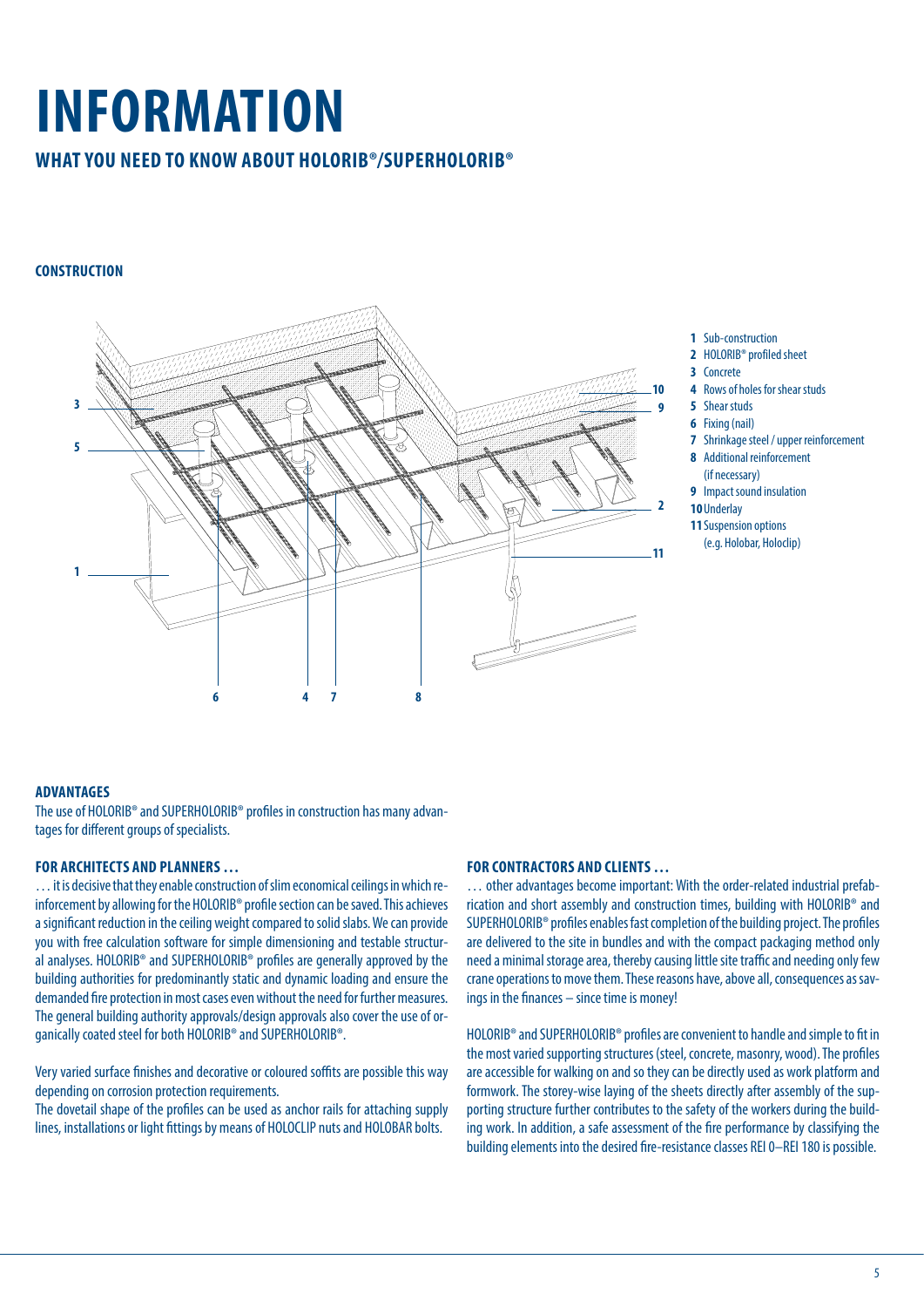

#### **HOLORIB® AND SUPERHOLORIB® – THE DIFFERENCE**

Both profiles are similar but do have some properties in which they differ from each other: HOLORIB® ensures the composite action via the surface bonding in combina tion with mechanical means of connection such as crushed ends, nails, screws, HILTI shear connectors or welded-through nails.

SUPERHOLORIB<sup>®</sup> profiles use the burls in the top flange to achieve composite action; in most application cases with a typical working load, no further mechanical means of connection are therefore required. The SUPERHOLORIB® profiles are ap proved with «floating support» – they end without a support in front of a stairway core, concrete wall etc.

#### **CRUSHED ENDS / PERFORATION**

Some extras are available for HOLORIB® and SUPERHOLORIB® composite profiles. For one, with crushed ends on one or both sides. This is understood as a crushing of the middle rib ends which gives an additional anchorage between the sheet and the con crete for longitudinal shear stresses. For another, the profile sheets can be perforat ed in the bottom flange for the recesses of the nails that are welded onto composite beams. Use our perforation plan 5.80 for this and send it with the order.

#### **DIMENSIONING SOFTWARE**

In addition to the HOLORIB® and SUPERHOLORIB® structural analysis leaflet 5.20, a free dimensioning program is available from Montana Building Systems Ltd. It was developed in collaboration with M. Mensiger GmbH and offers the user both an indi vidual implementation of the composite floor deck and an easy means of providing the associated structural analysis. In this, the calculation of the state of the build ing is in accordance with the general building authority approvals/design approv als of the German Institute of Building Technology (DIBt) Z-26.1-4 (HOLORIB®) and Z-26.1-45 (SUPERHOLORIB®) which contain the current regulations of the applicable Eurocode. For the stress resultant calculation in the final state, the calculation meth ods according to plastic hinge theory with and without redistribution of moments and a calculation as a single-span girder chain make several options available for economical dimensioning of a HOLORIB®/SUPERHOLORIB® composite floor deck. The structural analysis for the composite floor deck can be done separately based on con struction state and final state and taking into account prescribed and user-defined loading combinations and assembled in a testable printed report. In the matter of concrete quality, in addition to the usual type of normal concrete of strength class up to C50/60, lightweight concretes can also be selected from strength class LC 20/22 and bulk density class D1.6. This is above all to meet the need for light and flexible solutions in redevelopment and for changes of use or renovation. Ask us for this soft ware that is free available!

#### **SUSPENSIONS**

The special dovetail shape of HOLORIB®and SUPERHOLORIB® composite profiles can be used as an anchor rail for inserting HOLOBAR bolts and HOLOCLIP nuts. Ceiling systems, pipe and electrical lines can be easily and quickly fixed in this way. HOLO - BAR M8 and M10 are available for large loads (loadings with static axial load up to Pmax=2.25 kN) and HOLOCLIP M6 and M8 for smaller loads (loadings with static axial load up to Pmax=1.5 kN). By arranging these elements in groups, even loads up to 9 kN can be suspended. The components of the suspension system HOLOBAR/ HOLOCLIP can be obtained from various companies in Switzerland and Germany. Ask us about where to obtain them.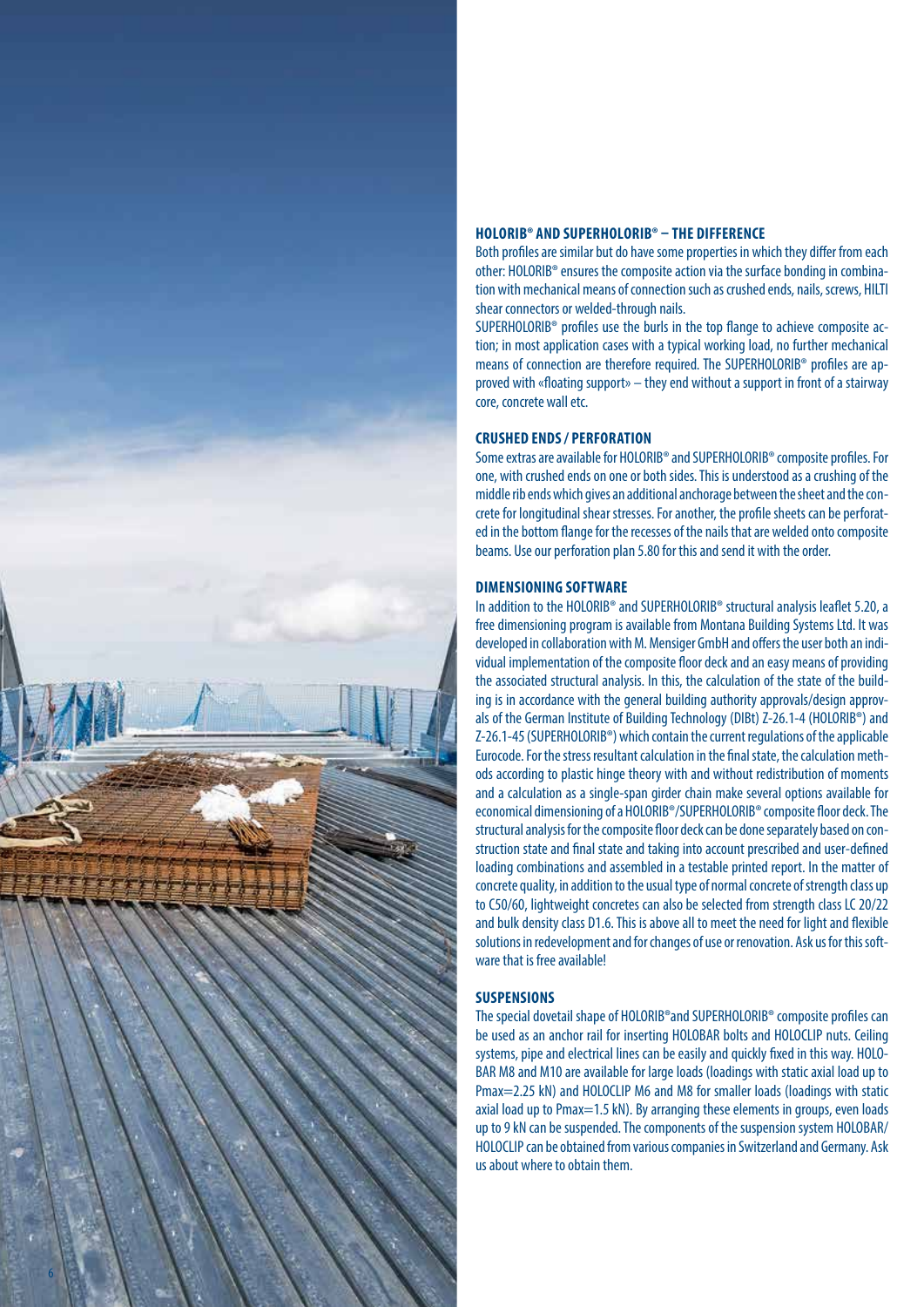# **SERVICE**

## **SERVICE ELEMENTS FOR HOLORIB®/SUPERHOLORIB®**

#### **BASIC INFORMATION**

- Approval/design approval Z-26.1-4 (HOLORIB®) and Z-26.1-45 (SUPERHOLORIB®)
- For interior use:

Standard finish with bottom flange beading galvanised to DIN EN 10346. Alternatively with additional 15 µm DU coating. Other versions on enquiry.

• For exterior use:

Standard version with bottom flange beading galvanised to DIN EN 10346 and a 25 µm polyester coating. Other versions on enquiry.

• BVA specifications:

Sheet length min. 2,000 mm. Single-side (left or right) or two-side crushing possible. Closing of the central 3 profile ribs (the overlap remains uncrushed for assembly).

• Perforation:

Sheet length min. 2,000 mm. Enter the perforations on the perforation plan 5.80 and send it in with the order (the precise specifications and possibilities can be seen on it).

• Tolerances:

in accordance with the implementation of the respective approval/design approvals

• Other applicable documents: HOLORIB® Statics 5.20, HOLORIB® Technology 5.30, perforation plan 5.80



**WEBSITE WWW.MONTANA-AG.CH** With additional product information and references.



**CAD FILES** For downloading as dwg or dxf. www.montana-ag.ch > Products > Composite profiles



**DIMENSIONING TABLES** In the leaflet HOLORIB® Statics 5.20. For downloading.



**DIMENSIONING SOFTWARE** Request program. www.montana-ag.ch > Services > Dimensioning software



**TECHNICAL INFORMATION** In the leaflet HOLORIB® Technology 5.30. For downloading.



**COLOUR CARD** MONTACOLOR® Collection with full summary. For downloading.



**TENDER TEXTS** Prepared texts.

www.montana-ag.ch > Services > Tendering texts